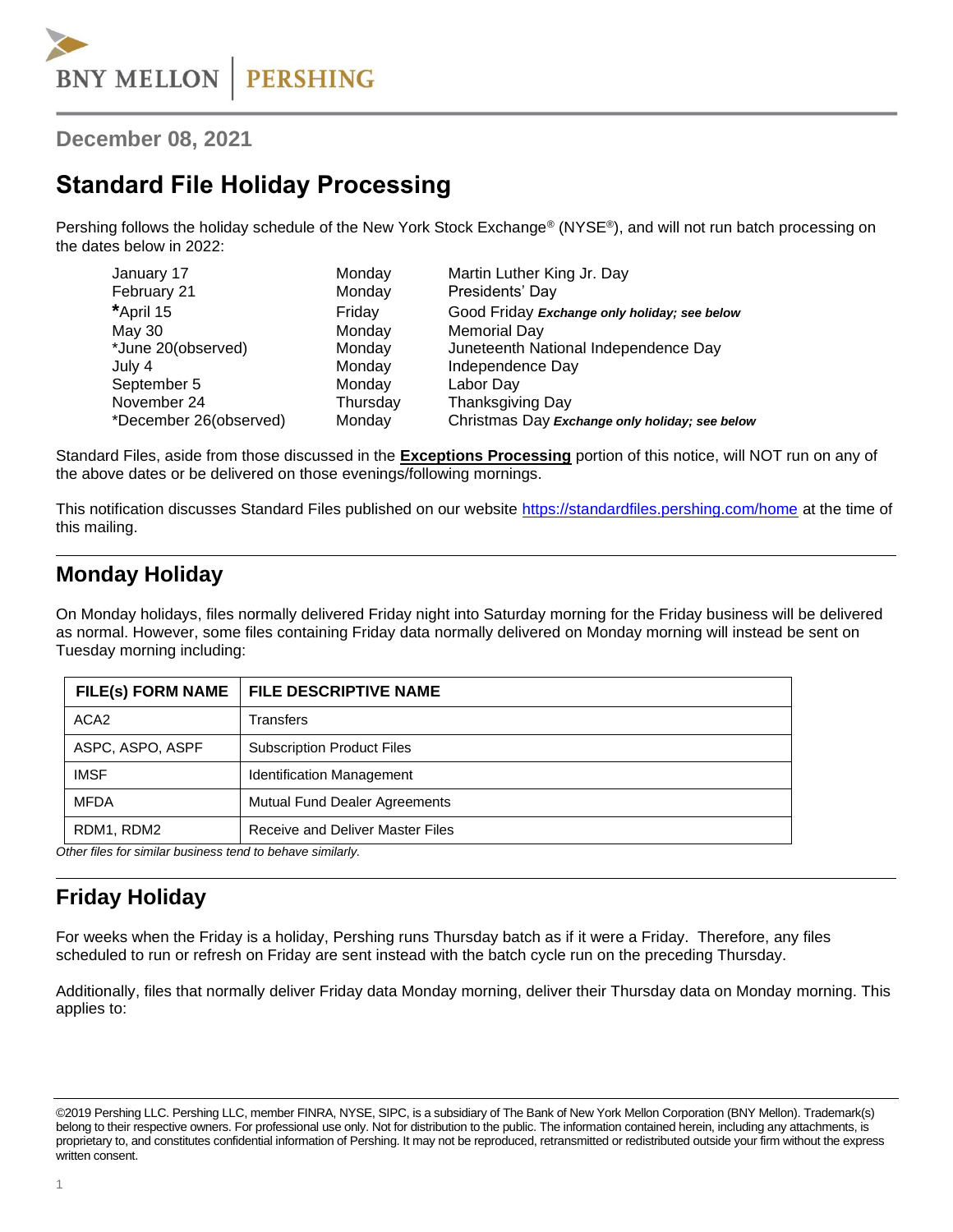**BNY MELLON PERSHING** 

| <b>FILE DESCRIPTIVE NAME</b>         |
|--------------------------------------|
| Transfers                            |
| <b>Subscription Product Files</b>    |
| Easy to Borrow -                     |
| <b>Mutual Fund Dealer Agreements</b> |
| Receive and Deliver Master Files     |
|                                      |

*Other files for similar business tend to behave similarly.* 

Also, due to external job dependencies, the receipt of some standard files is delayed on Friday holidays. Therefore, certain standard files from Thursday's batch process will not be delivered until Saturday morning including:

|                                                                                                                                | FILE(s) FORM NAME   FILE DESCRIPTIVE NAME    |  |
|--------------------------------------------------------------------------------------------------------------------------------|----------------------------------------------|--|
| <b>DVRE</b>                                                                                                                    | <b>Equity Dividend Reinvestment Election</b> |  |
| PTD1, PTD2, PTD3,<br>PTD <sub>6</sub>                                                                                          | <b>PCAS Files</b>                            |  |
| <b>RMIN</b><br>○ the conflict of concentration to concentrate the theory of the float of the float of the float of the float o | <b>Required Minimum Distribution</b>         |  |

*Other files for similar business tend to behave similarly.* 

#### **\*Exchange-Only Holidays**

**Friday, April 15, and Monday December 26** the banks are open while the NYSE is closed, so any bank activity that occurs on these market holidays will appear in the files sent out with the batch run on the following business day,

This affects banking files such as:

|                  | FILE(s) FORM NAME   FILE DESCRIPTIVE NAME |
|------------------|-------------------------------------------|
| ACTB, ACTV       | <b>ACAM Activity Files</b>                |
| FUNB, FUND, FUNO | <b>Fund Balance Files</b>                 |
| <b>PSWF</b>      | Projection of Systematic Withdrawal       |

### **Bank-Only Holidays**

On the following days, the banks will be closed while the NYSE remains open:

| October 10         | Monday | <b>Columbus Day</b> |
|--------------------|--------|---------------------|
| November 11 Friday |        | Veterans Day        |

Therefore, banking related files will contain only headers and trailers or will not run on these days as noted. Please process accordingly.

|            | FILE(s) FORM NAME   FILE DESCRIPTIVE NAME | <b>DELIVERY TO EXPECT</b> |
|------------|-------------------------------------------|---------------------------|
| ACTB, ACTV | <b>ACAM Activity Files</b>                | Header/Trailer only       |
| ASPC       | <b>Subscription Products Commissions</b>  | Header/Trailer only       |
| BAAM       | <b>Bank Activity AM</b>                   | Header/Trailer only       |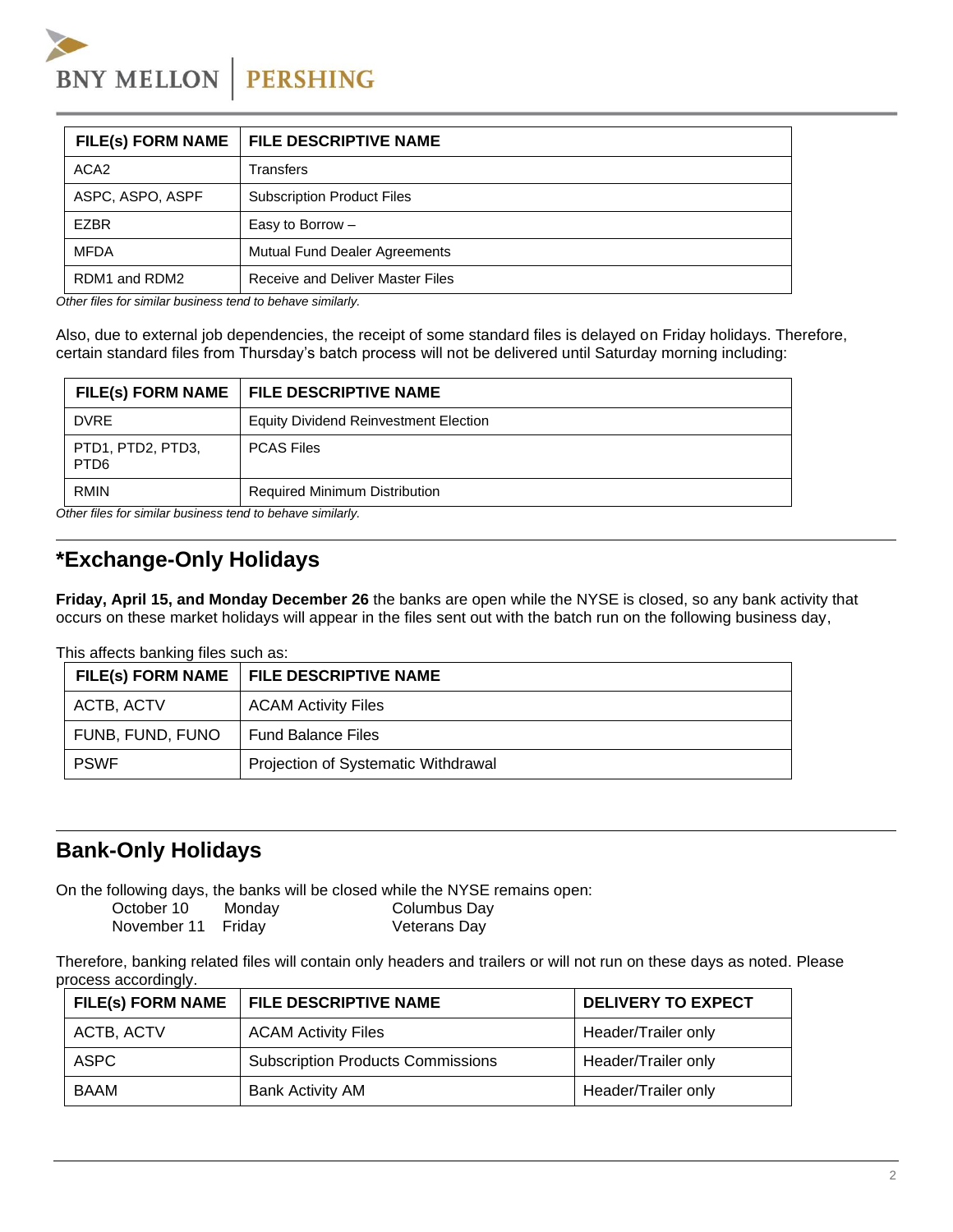# **BNY MELLON PERSHING**

| GAC <sub>1</sub> | Global Bookkeeping Activity - Bank Custody    | Header/Trailer only |
|------------------|-----------------------------------------------|---------------------|
| POT <sub>1</sub> | Portfolio Open Tax Lots - Bank Custody        | No file delivered   |
| <b>PSWF</b>      | Projection of Systematic Withdrawal           | Header/Trailer only |
| PTL <sub>1</sub> | Portfolio Tax Lot Dispositions - Bank Custody | No file delivered   |

*Other files for similar business tend to behave similarly.* 

Additionally, the Fund and Bank Custody Balance files will go out on these dates with the same data from their previous batch run.

| <b>FILE(s) FORM NAME</b> | <b>FILE DESCRIPTIVE NAME</b>                  |
|--------------------------|-----------------------------------------------|
| FUNB, FUND, FUNO         | <b>Fund Balance Files</b>                     |
| GCS <sub>1</sub>         | <b>Global Customer Positions Bank Custody</b> |
| GMN <sub>1</sub>         | Global Moneyline - Bank Custody               |

*Other files for similar business tend to behave similarly.* 

Also note that trades do not settle on bank holidays, and there are no sweeps, check deposits or disbursements, Federal Fund wires processing or other banking related activities on these days. As a result, many standard files will be considerably smaller on such days.

*Settlement transactions will occur on the next regular banking business day.*

#### **Exceptions Processing**

### **Exceptions Table**

| <b>FILE(s) FORM</b><br><b>NAME</b> | <b>FILE DESCRIPTIVE</b><br><b>NAME</b>                | <b>EXCEPTION</b>                                                                                                                                                                                                                                                                                                                                                                                                                  |
|------------------------------------|-------------------------------------------------------|-----------------------------------------------------------------------------------------------------------------------------------------------------------------------------------------------------------------------------------------------------------------------------------------------------------------------------------------------------------------------------------------------------------------------------------|
| AMSI                               | <b>Asset Movement</b><br><b>Standing Instructions</b> | Runs Exchange ONLY Holidays (i.e. Good Friday),<br>but will ONLY include data for Bank Custody clients.<br>Brokerage Clients will receive ONLY headers and<br>trailers.<br>Their activity that occurs on the holiday will appear in<br>file sent out for batch run on the next business day.<br>Brokerage clients will see "REFRESHED" in the<br>header record of the Friday file, but it will NOT contain<br>any detail records. |
| <b>CKFF</b>                        | Check and Federal<br><b>Fund Wires</b>                | Runs Exchange ONLY Holidays ( <i>i.e. Good Friday</i> ),<br>but will ONLY include data for Bank Custody clients.<br>Brokerage Clients will receive ONLY headers and<br>trailers.<br>Their activity that occurs on the holiday will appear in<br>file sent out for batch run on the next business day.                                                                                                                             |
| <b>CRMA</b>                        | <b>CRM Daily Activity</b>                             | Runs 365 days/year                                                                                                                                                                                                                                                                                                                                                                                                                |
| GAC <sub>1</sub>                   | Global Bookkeeping<br>Activity - Bank Custody         | Runs Exchange ONLY Holidays<br><i>i.e.</i> Good Friday                                                                                                                                                                                                                                                                                                                                                                            |